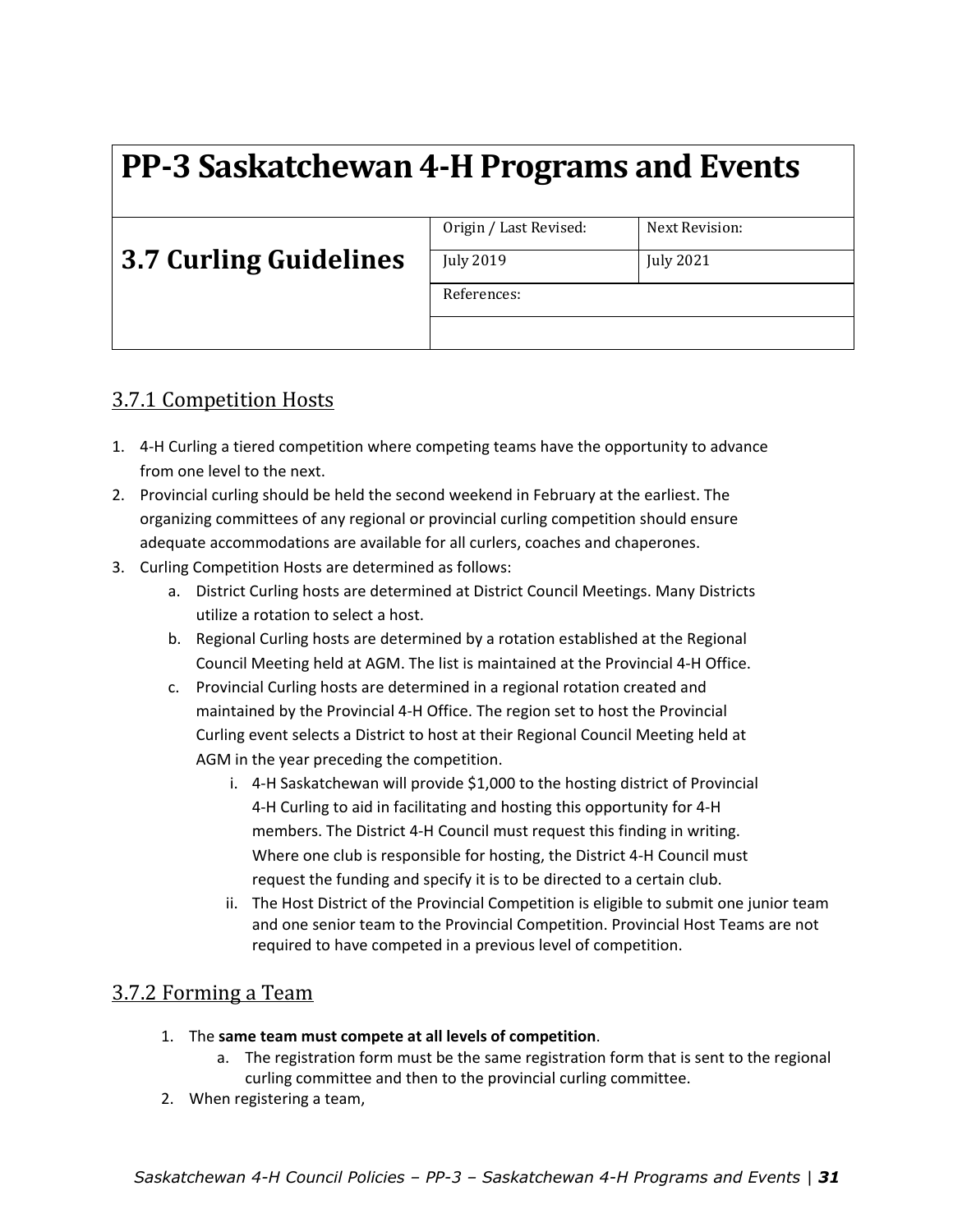- a. Each player on the team must be registered by name and also their club's name.
- b. Each team must identify a Trained Volunteer (A) as a curling coach.. Teams can choose to register additional coaches that are either A (Trained Volunteers) or B (Screened Volunteers). Curling teams must ensure that the Rule of Two is met at all events and activities.
- c. Each team is allowed two spare players and those players must be registered as spares.
- d. Each team must register a minimum of four players.
- 3. Members may register to participate on only **one** team.
- 4. Junior members must be at least 6 and not more than 13 years of age, senior members must be at least 14 and no more than 21 years of age by December 31 of the membership year.
	- a. If there are not enough senior members, junior members may play on a senior rink but not vice versa
	- b. A senior team must consist of at least two senior members, with a senior member as skip.
- 5. When a club cannot form a team, they may draw team members from one other club in their district.
	- a. Any District not having enough members in two clubs may get members from a third or fourth club within the District to form a team, upon approval from the Executive Director of the Provincial 4‐H Office. This will increase participation in district, regional and provincial curling events.

#### 3.7.3 Advancing to the next level of competition

- 1. All teams registering for Provincial Competition must have competed as a team at the district and regional playoffs, if playoffs were held.
	- a. Host teams are exempt from this rule.



- 2. Teams are eligible to advance to the next level of competition as follows
	- a. District to Regional
		- i. One Junior team and one Senior team from each District is eligible to advance to Regionals.
		- ii. The district curling committees  $(not$  individual teams) must verify players and sign the team registration form before sending it and performance bond to the regional curling committees.
	- b. Regional to Provincial
		- i. The top two Junior teams and two Senior teams from each Regional Competition are eligible to advance to the Provincial competition.
		- ii. In addition to the teams advancing from the Regional level of competition, the District hosting the Provincial Competition is allowed to enter a Junior and Senior host team directly in the Provincial Bonspiel.
			- If a team from the district hosting Provincial Curling wins  $1<sup>st</sup>$  or  $2<sup>nd</sup>$  at regionals, then the host district can form and send a second district host team of that age category to the provincial competition.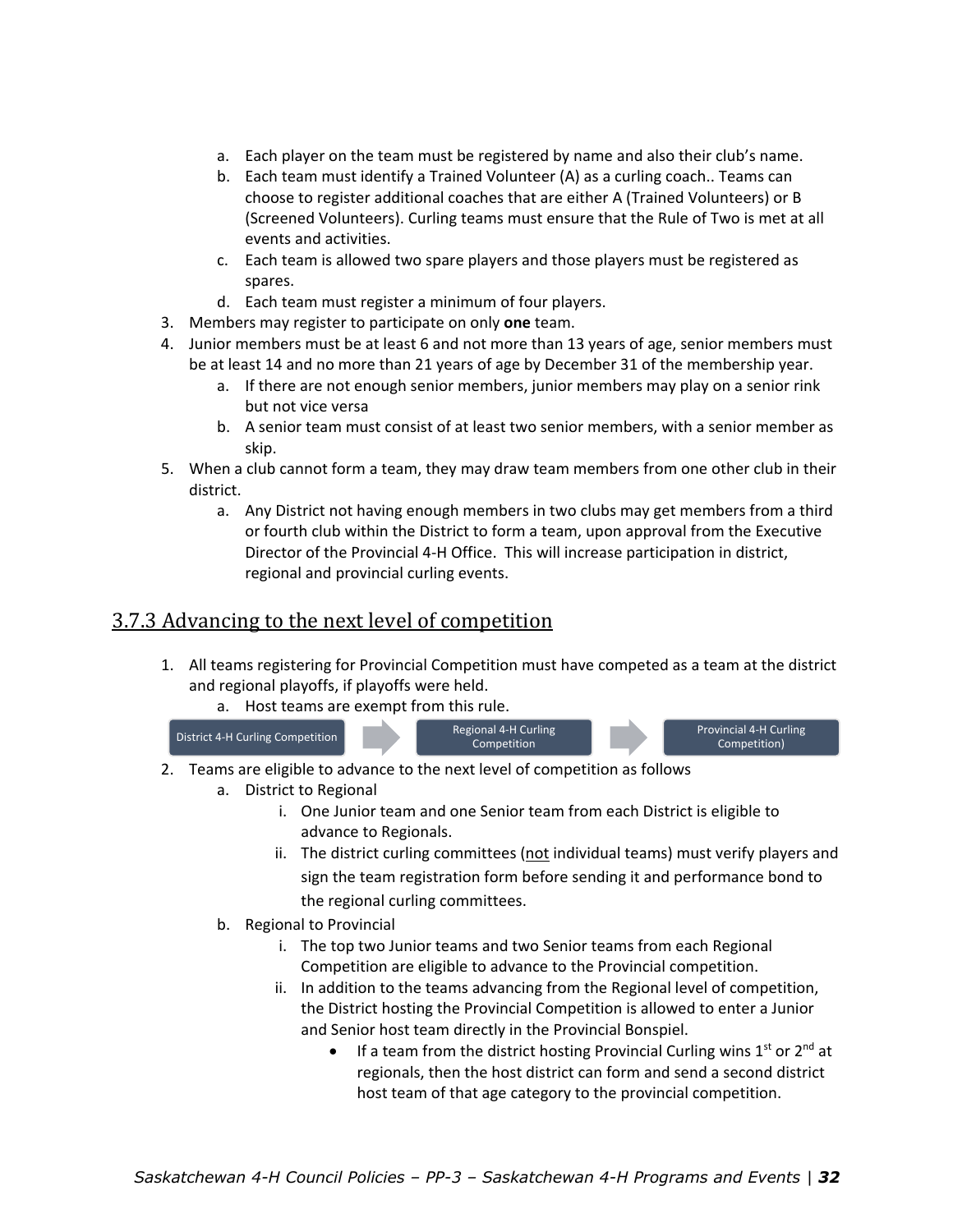- o If the host district cannot form a second team, then the top 3 teams from regionals advance to the Provincial level.
- iii. If no teams from a regional competition are able to compete at the provincial competition, that region will have no representation at provincials.
- iv. The regional curling committees (not individual teams) must verify players and sign the team registration form before sending it and performance bond a minimum of five (5) days prior to the event to the provincial curling committee.
- 3. On the day of each level of competition, winning teams will be required to communicate whether they intend to advance on to the next level of competition.
	- a. Only the winning team, along with their substitutes, which have been registered at district level, may participate at the next levels of competition.
	- b. If the registered team is unable to play, then the second place team will go on.
	- c. If first and second are not able to advance, then the third, fourth (and so on) team will advance in their place.
- 4. 4‐H Saskatchewan requires Performance Bonds:
	- a. Each team must send a \$100 performance bond (payable to the Saskatchewan 4‐H Council) along with their team registration form to the district curling committee. It is up to each club to determine how the performance bond is raised.
	- b. Winning teams who commit to advancing to the next level of competition, but for whatever reason, cannot compete, will forfeit their \$100 performance bond.
	- c. Unsuccessful teams, or teams who go on to compete at provincials, will have their \$100 performance bonds returned (at the request of the general leader, the cheque will be returned to the club or destroyed).

### 3.7.4. 4-H Curling Competitions

With the exception of the rules below, the Canadian Curling Association rules shall apply.

- 1. The Objectives of 4‐H Curling are:
	- a. Fun Every member is a winner.
	- b. To have every participant be a winner by having fun through participation and with the development of curling skills, good sportsmanship, leadership, and interpersonal (intermixing) skills.
	- c. To determine the best curling team.
- 2. All games will be eight ends for seniors and six for juniors.
- 3. In the event of a tie, an extra end must be played. If the game is still tied after the extra end, each team will throw one rock with one sweeper allowed. Any player of the team can throw the rock.
- 4. The last rock will always be determined by a coin toss done by the thirds at the start of the game.
- 5. Two unbiased officials must be present at each level of play down.
	- a. All decisions of the officials will be final.
	- b. Only the officials will enforce hog line violations.
	- c. Measurements are to be made by officials only.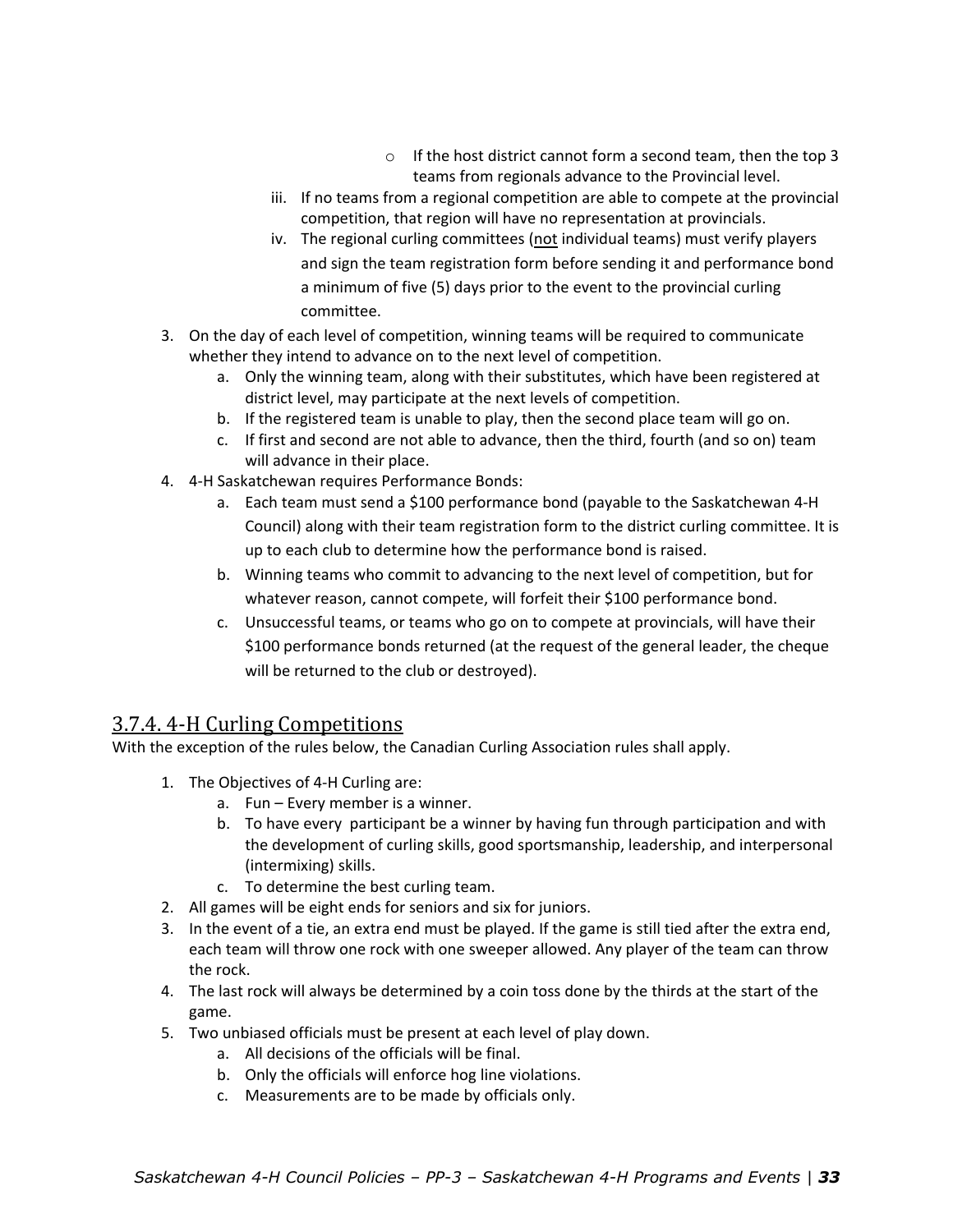- d. The skip or third is responsible for making complaints to the officials.
- 6. Unsportsmanlike conduct will not be tolerated and could lead to forfeiting the game, at the discretion of the officials.
- 7. All players must shake hands before and after each game.
- 8. Parents are not allowed on the ice or in the ice area.
- 9. The coaches from both teams must watch the game from the ice level. Coaching from inside will not be tolerated to any extent.
- 10. Substitution may take place prior to any game and rotation of players may be altered prior to any game but not after the first rock is put into play.
- 11. If a player is unable to continue due to illness, injury, or emergency, the spare may enter the game, and the officials must be notified. The player replaced by substitute, may not re‐enter the game once the substitution has occurred. The sick/injured person may play the next game if able to. Spares may play third position or lesser. In the event that the skip is unable to play, the third shall play the position of the skip. Spares will not be allowed on the ice or in the ice area unless they are playing (except during time outs).
- 12. Only skips and thirds are allowed behind the T‐line. Seconds and leads are allowed up to the hog line unless sweeping their team's rock into the house.
- 13. Standard Draw
	- a. The draw will be developed by the organizing committee's designated Draw Masters.
	- b. Times for each draw must be posted prior to commencement of the bonspiel.
	- c. The draw master should give consideration to avoid back‐to‐back games when possible.
	- d. To make draws fair for everyone, team names will be picked randomly from a hat and the names will be organized from top to bottom of the draw (1st name on the first line, 2nd name on second line, etc.).
	- e. In the event that the winners cannot go on to the next level, then the second place team is the team that lost the final game of the bonspiel.
- 14. Time outs:
	- a. Each team is allowed to call two 2‐minute time outs. The request may be made anytime that team is in control of the house or between ends of play.
	- b. A mandatory 2‐minute time out will be given halfway through the game.
	- c. There will be an automatic 2‐minute time out (not charged to either team) prior to the first extra end.
	- d. Each team will be allowed only one 2‐minute time‐out during extra end play.
	- e. During a time out, the coach is only allowed on the boardwalks.
	- f. Two additional times outs with a duration of two minutes will be allocated to each JUNIOR team's coach for the purpose of continuous education.
	- g. Coaches' Fair Play Time‐Out (reprinted from page 73 of CCA Official Rule Book). The purpose of the Coaches' Fair Play Time‐Out is to provide the coach with the opportunity to diffuse a potentially negative situation regarding a player's on ice demeanor before the situation escalates or to counsel an athlete relative to adhering to the rules of the game. Each coach shall be provided the opportunity to request a one‐minute fair play time‐out per game.
		- i. A coach's fair play time‐out shall only be implemented with the approval of an official.